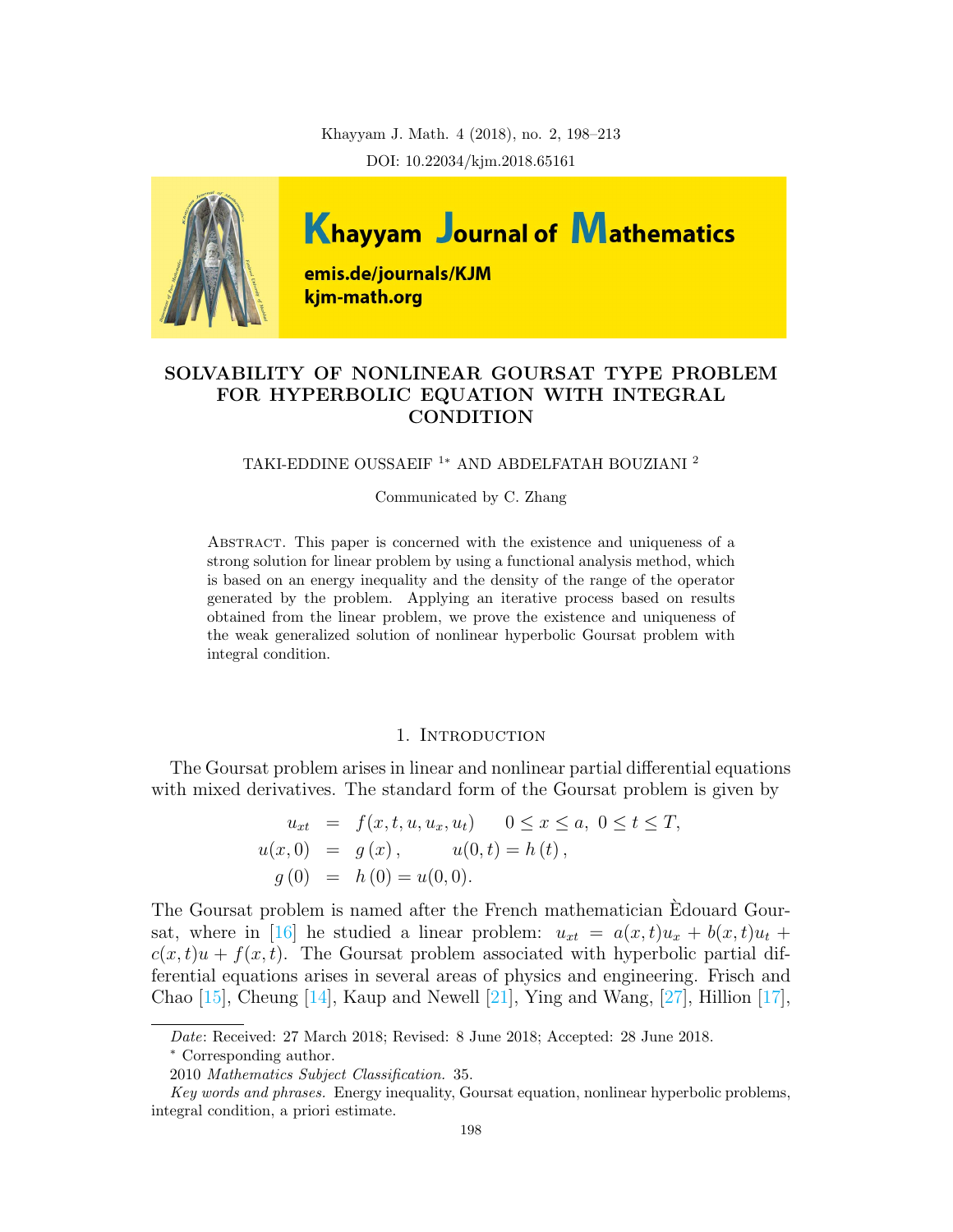McClaughlin et al. [\[24\]](#page-15-4) ,Chen and Li [\[13\]](#page-14-2), and Kaup and Steudel [\[22\]](#page-15-5) described in detail areas of applications, where a Goursat problem arises.

Cannon was the first who drew attention to these problems with an integral condition in [\[9\]](#page-14-3), and the importance of the problems with integral conditions has been pointed out by Samarskii [\[25\]](#page-15-6).

Mathematical modeling of problems with integral conditions is encountered in various applications in chemical engineering, thermoelasticity, underground water flow, plasma physics, and population dynamics.

More works related to these problems with an integral condition have been published, among them we cite the works of Kartynnik [\[20\]](#page-15-7), Ionkin [\[18\]](#page-15-8) Cannon and van der Hoek [\[11,](#page-14-4) [12\]](#page-14-5), Yurchuk [\[28\]](#page-15-9), Cannon, Esteva, and van der Hoek [\[10\]](#page-14-6), Lin [\[23\]](#page-15-10), Benouar and Yurchuk [\[1\]](#page-14-7), Shi [\[26\]](#page-15-11), Bouziani [\[2,](#page-14-8) [3,](#page-14-9) [4\]](#page-14-10), Bouziani and Benouar  $[5, 6, 7]$  $[5, 6, 7]$  $[5, 6, 7]$  $[5, 6, 7]$  $[5, 6, 7]$ , and Jumarhon and McKee  $[19]$ . Motivated by this, we study a nonlinear Goursat type problem for hyperbolic equation with integral condition, Our proof is based on a priori estimate and on the fact that the range of the operator generated by the considered problem is dense.

## 2. Formulation of the problem

In the rectangle  $Q = (0, b) \times (0, T)$ , with  $T < \infty$ , we consider the nonlinear Goursat hyperbolic equation:

<span id="page-1-0"></span>
$$
\mathcal{L}u = \frac{\partial^2 u}{\partial x \partial t} + p(x, t)\frac{\partial u}{\partial t} + q(x, t)\frac{\partial u}{\partial x} = f\left(x, t, u, \frac{\partial u}{\partial x}\right), \qquad (x, t) \in \overline{Q}, \qquad (2.1)
$$

with the initial data

<span id="page-1-3"></span>
$$
\ell u = u(x, 0) = \varphi(x), \quad x \in [0, b],
$$
 (2.2)

and integral condition

<span id="page-1-1"></span>
$$
\int_{0}^{b} u(x, t) dx = 0, \quad t \in [0, T],
$$
\n(2.3)

where  $p(x, t)$  and  $q(x, t)$  satisfy the conditions:

<span id="page-1-2"></span>
$$
p, q \in C^2(\overline{Q}),
$$
  $c_0 \le q(x, t) \le c_1,$   $\frac{\partial q(x, t)}{\partial t} \le c_2,$   $\frac{\partial q(x, t)}{\partial x} \le c_3,$  (2.4)

and 
$$
2\varepsilon < c_4 \leq \frac{\partial p(x,t)}{\partial t} \leq c_5
$$
,  $p(x,t) \leq c_6$  where  $\varepsilon < 1$ ,  $(x,t) \in \overline{Q}$ , (2.5)

where  $c_i$ ,  $i = \overline{0, 6}$ , and  $\varepsilon$  are positive constants. The functions f and  $\varphi$  are known functions.

We shall assume that there exists a positive constant L such that

<span id="page-1-4"></span>
$$
|f(x, t, u_1, v_1) - f(x, t, u_2, v_2)| \le L (|u_1 - u_2| + |v_1 - v_2|) \quad \text{for all } (x, t) \in Q.
$$
\n(2.6)

This paper is organized as follows: In Section 3, we state and pose the linear problem associated to  $(2.1)$ – $(2.3)$  and introduce the function spaces used throughout the paper as well. Then in Section 4, we prove the uniqueness of the solution of the linear problem. In Section 5, we show the existence of solutions. Finally, in Section 6, on the basis of the results obtained in Sections 4 and 5, and on the use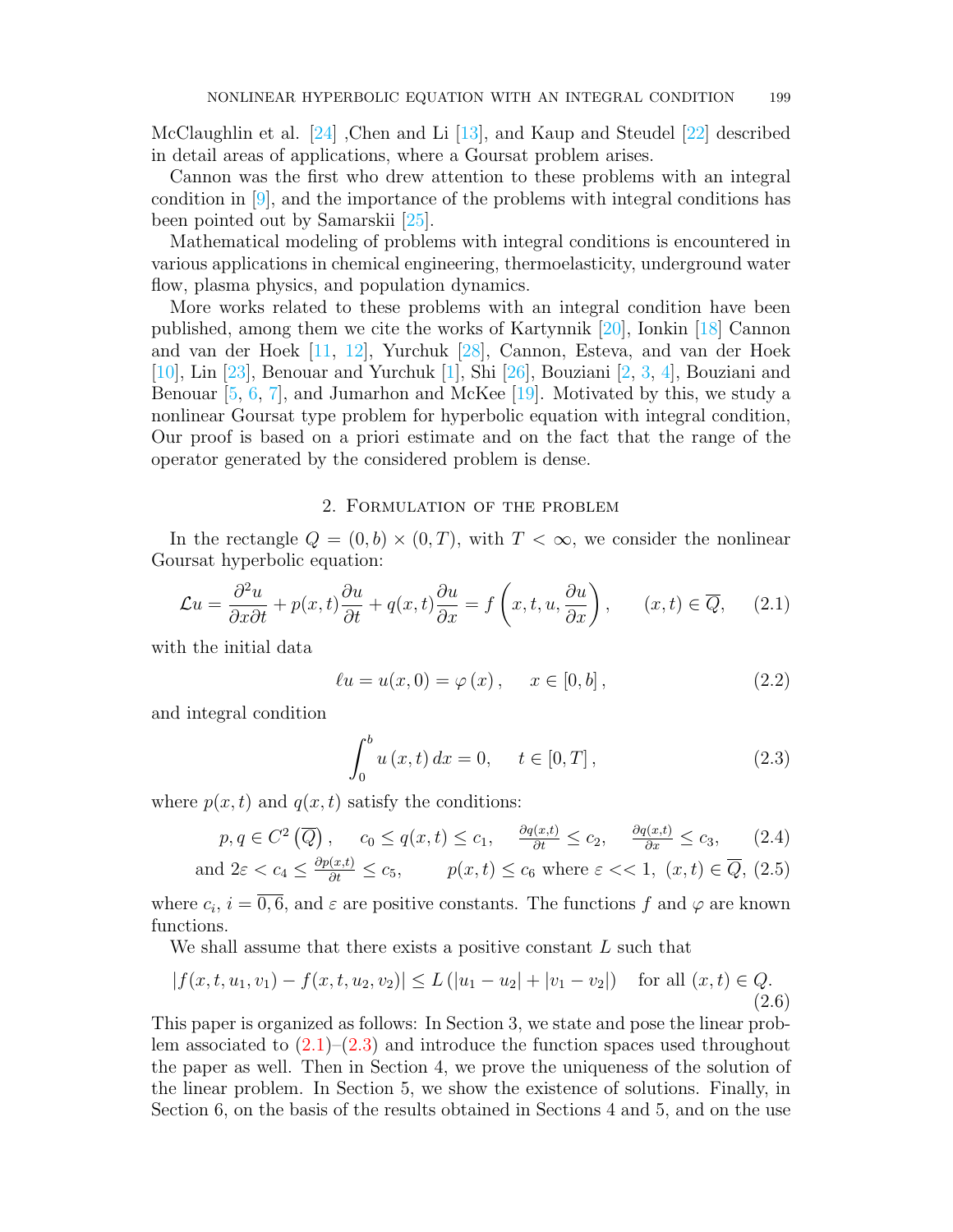of an iterative process, we prove the existence and uniqueness of the solution of the nonlinear problem  $(2.1)$ – $(2.3)$ .

#### 3. The linear problem

Let us, in this section, give the position of the linear problem and introduce the different function spaces needed to investigate the Goursat problem given by the hyperbolic equation:

<span id="page-2-1"></span>
$$
\mathcal{L}u = \frac{\partial^2 u}{\partial x \partial t} + p(x, t)\frac{\partial u}{\partial t} + q(x, t)\frac{\partial u}{\partial x} = f(x, t), \qquad (x, t) \in \overline{Q}.\tag{3.1}
$$

We employ certain function spaces to investigate our problem. Let  $L^2(0, b)$  and  $L^2(0,T; L^2(0,b))$  be the standard functional spaces. We denote by  $C_0(0,b)$  the vector space of continuous functions with compact support in  $(0, b)$ . Since such functions are Lebesgue integrable with respect to dx, we can define on  $C_0(0, b)$ the bilinear form given by

<span id="page-2-0"></span>
$$
(u, w) = \int_0^b \Im_x^* u \cdot \Im_x^* w \, dx,\tag{3.2}
$$

where

$$
\mathfrak{S}_x^* u = \int_x^b u(\xi, t) \, d\xi.
$$

The bilinear form  $(3.2)$  is considered as a scalar product on  $C_0(0, b)$  for which  $C_0(0, b)$  is not complete.

**Definition 3.1.** We denote by  $B_2^1(0, b)$  a completion of  $C_0(0, b)$  for the scalar product [\(3.2\)](#page-2-0), which is denoted  $(\cdot, \cdot)_{B_2^1(0,b)}$ , called the Bouziani space or the space of square integrable primitive functions on  $(0, b)$ . By the norm of function u from  $B_2^1(0, b)$ , we understand the non-negative number:

$$
||u||_{B_2^1(0,b)} = \sqrt{(u, u)_{B_2^1(0,b)}} = ||\Im_x^* u||_{L^2(0,b)}.
$$
\n(3.3)

For  $u \in L^2(0, b)$ , we have the elementary inequality

$$
||u||_{B_2^1(0,b)} \le \frac{b}{\sqrt{2}} ||u||_{L^2(0,b)}.
$$
\n(3.4)

We denote by  $L^2(0,T; B_2^1(0,b))$  the space of functions, which are square integrable in the Bochner sense, with the scalar product

$$
(u, w)_{L^{2}\left(0,T;\ B_{2}^{1}(0,b)\right)} = \int_{0}^{T} \left(u\left(\bullet, t\right), w\left(\bullet, t\right)\right)_{B_{2}^{1}(0,b)} dt.
$$
 (3.5)

Since the space  $B_2^1(0, b)$  is a Hilbert space, it can be shown that  $L^2(0, T; B_2^1(0, b))$ is a Hilbert space as well. The set of all continuous abstract functions in  $[0, T]$ equipped with the norm

$$
\sup_{0 \le \tau \le T} \|u(\cdot, \tau)\|_{B_2^1(0, b)}, \tag{3.6}
$$

is denoted by  $C(0, T; B_2^1(0, b))$ .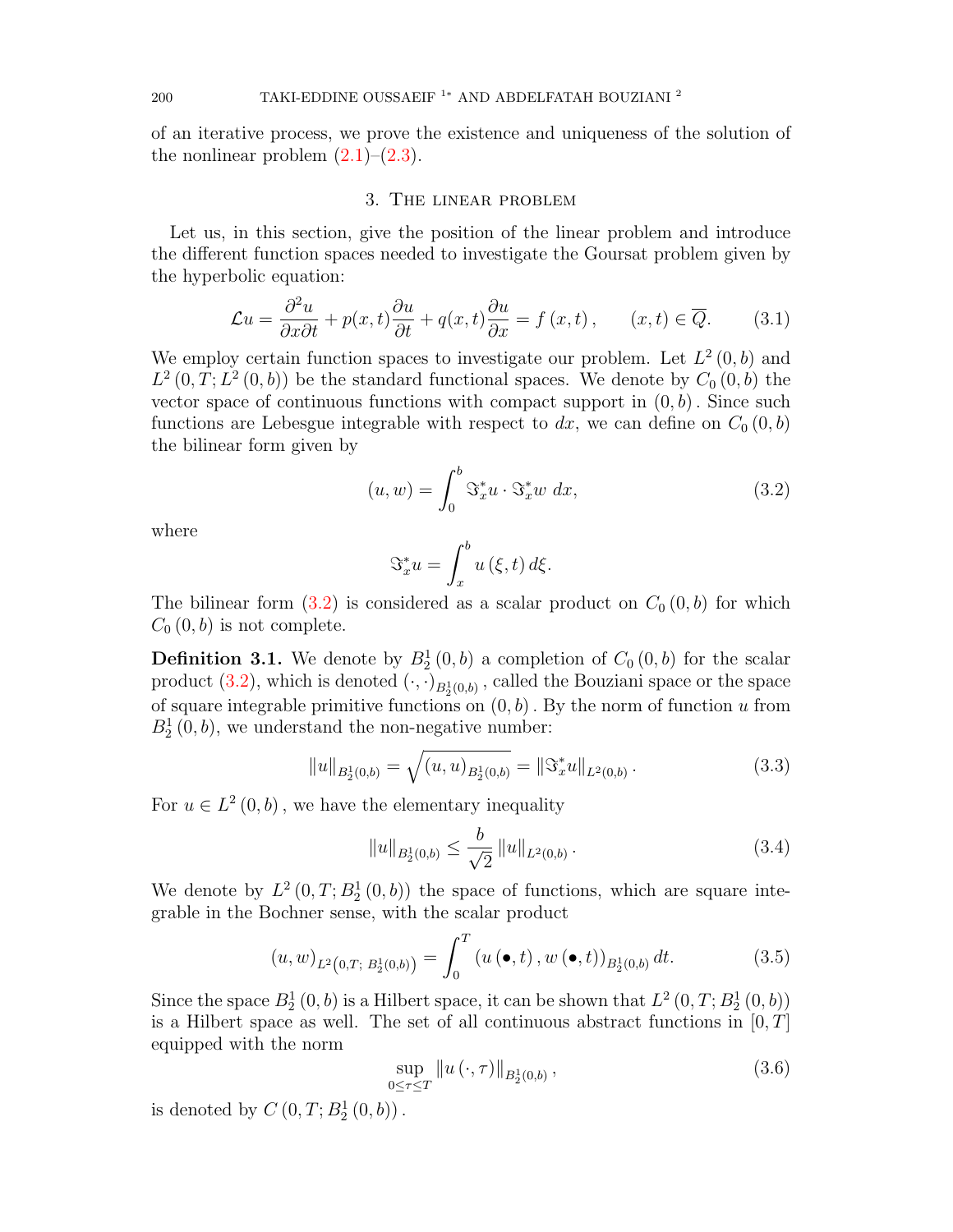In this paper, we prove the existence and the uniqueness for a strong solution of the problem  $(3.2)$ ,  $(2.1)$ – $(2.3)$  as a solution of the operator equation

<span id="page-3-0"></span>
$$
Lu = \mathcal{F} \tag{3.7}
$$

where  $L = (\mathcal{L}, \ell)$ , with domain of definition  $D(L)$  consisting of functions  $u \in$  $L^2(Q)$  such that  $\frac{\partial u}{\partial t}$ ,  $\frac{\partial u}{\partial x}$ , and  $\frac{\partial^2 u}{\partial t \partial x} \in L^2(0,T;B_2^1(0,b))$  and u satisfies the condition  $(2.3)$  the operator L is considered from B to F, where B is the Banach space consisting of all functions  $u(x, t)$  having a finite norm

$$
||u||_B^2 = \left\|\frac{\partial u}{\partial t}\right\|_{L^2(0,T;\ L^2(0,b))}^2 + \left\|\frac{\partial u}{\partial t}\right\|_{L^2(0,T;\ L^2(0,b))}^2 + \sup_{0\leq \tau\leq T} ||u(\cdot,\tau)||_{L^2(0,b)}^2,
$$

and satisfying the condition  $(2.3)$  and F is the Hilbert space consisting of all elements  $\mathcal{F} = (f, \varphi)$  for which the norm

$$
\|\mathcal{F}\|_F^2 = \|f\|_{L^2(0,T;\;L^2(0,b))}^2 + \|\varphi\|_{L^2(0,b)}^2
$$

is finite.

Then, we establish the energy inequality:

$$
||u||_B \le c ||Lu||_F,
$$

and we show that the operator L has a closure  $\overline{L}$ .

Definition 3.2. A solution of the operator equation

 $\overline{L}u = \mathcal{F}$ 

is called a strong solution of the problem  $(3.1), (2.1)$  $(3.1), (2.1)$  $(3.1), (2.1)$ – $(2.3)$ .

Since points of the graph  $\overline{L}$  are limits of sequences of points of the graph of  $L$ , we can extend  $(3.7)$  to apply to strong solution by taking limits; that is,

$$
||u||_B \le c ||\overline{L}u||_F \quad \forall u \in D(\overline{L}).
$$

From this inequality we obtain the uniqueness of a strong solution if it exists, and the the equality of sets  $R(\overline{L})$  and  $R(L)$ . Thus, proving that the set  $R(L)$  is dense in F.

## 4. An energy inequality and its consequences

<span id="page-3-1"></span>**Theorem 4.1.** For any function  $u \in D(L)$ , there exists a positive constant c, such that

$$
||u||_B \le c ||Lu||_F. \tag{4.1}
$$

*Proof.* Multiplying the equation  $(3.1)$  by the following  $Mu$ :

$$
Mu = \Im_x^* u_t,
$$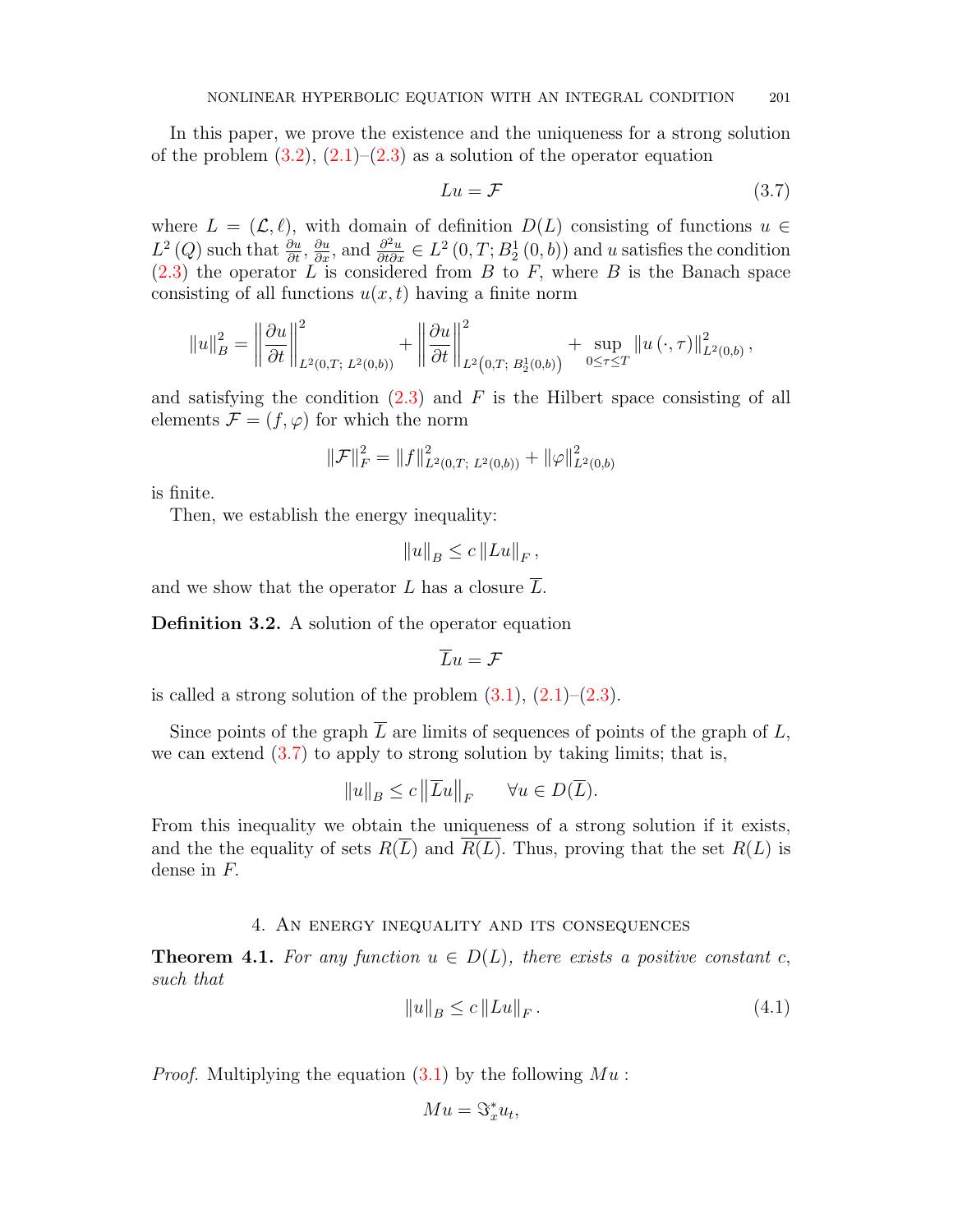and integrating over  $Q^{\tau}$ , where  $Q^{\tau} = (0, b) \times (0, \tau)$ , we get

<span id="page-4-0"></span>
$$
\int_{Q^{\tau}} \mathcal{L}u \cdot M u dx dt = \int_{Q^{\tau}} \frac{\partial^2 u}{\partial x \partial t} \mathfrak{S}_x^* u_t dx dt + \int_{Q^{\tau}} p(x, t) \frac{\partial u}{\partial t} \mathfrak{S}_x^* u_t dx dt \n+ \int_{Q^{\tau}} q(x, t) \frac{\partial u}{\partial x} \mathfrak{S}_x^* u_t dx dt \n= \int_{Q^{\tau}} f(x, t) \mathfrak{S}_x^* u_t dx dt.
$$
\n(4.2)

Standard integration by parts each term in  $(4.2)$  by using the condition  $(2.3)$ , we obtain

<span id="page-4-1"></span>
$$
\int_{Q^{\tau}} \frac{\partial^2 u}{\partial x \partial t} \mathcal{S}_x^* u_t dx dt = \int_0^{\tau} \frac{\partial u}{\partial t} \mathcal{S}_x^* u_t \Big|_{x=0}^{x=b} dt + \int_{Q^{\tau}} \left(\frac{\partial u}{\partial t}\right)^2 dx dt
$$
\n
$$
= \int_{Q^{\tau}} \left(\frac{\partial u}{\partial t}\right)^2 dx dt, \tag{4.3}
$$

$$
\int_{Q^{\tau}} p(x,t) \frac{\partial u}{\partial t} \mathfrak{S}_x^* u_t dx dt = -\frac{1}{2} \int_0^{\tau} p(x,t) \left( \mathfrak{S}_x^* u_t \right)^2 \Big|_{x=0}^{x=b} dt \n+ \frac{1}{2} \int_{Q^{\tau}} \frac{\partial p(x,t)}{\partial x} \left( \mathfrak{S}_x^* u_t \right)^2 dx dt \n= \frac{1}{2} \int_{Q^{\tau}} \frac{\partial p(x,t)}{\partial x} \left( \mathfrak{S}_x^* u_t \right)^2 dx dt, \tag{4.4}
$$

<span id="page-4-2"></span>
$$
\int_{Q^{\tau}} q(x,t) \frac{\partial u}{\partial x} \mathfrak{S}_{x}^{*} u_{t} dx dt = \int_{0}^{\tau} q(x,t) u \mathfrak{S}_{x}^{*} u_{t} \Big|_{x=0}^{x=b} dt + \int_{Q^{\tau}} q(x,t) u u_{t} dx dt \n- \int_{Q^{\tau}} \frac{\partial q(x,t)}{\partial x} u \mathfrak{S}_{x}^{*} u_{t} dx dt \n= \frac{1}{2} \int_{0}^{b} q(x,\tau) u^{2} dx - \frac{1}{2} \int_{0}^{b} q(x,0) \varphi^{2} dx \n- \frac{1}{2} \int_{Q^{\tau}} \frac{\partial q(x,t)}{\partial t} u^{2} dx dt \n- \int_{Q^{\tau}} \frac{\partial q(x,t)}{\partial x} u \mathfrak{S}_{x}^{*} u_{t} dx dt.
$$
\n(4.5)

By virtue of the Cauchy inequality with  $\varepsilon,$ 

$$
ab \le \frac{\varepsilon}{2}a^2 + \frac{1}{2\varepsilon}b^2, \qquad a, b \in \mathbb{R},
$$

we obtain

<span id="page-4-3"></span>
$$
\int_{Q^{\tau}} f(x,t) \mathfrak{S}_x^* u_t dx dt \le \frac{1}{2\varepsilon} \int_{Q^{\tau}} f^2 dx dt + \frac{\varepsilon}{2} \int_{Q^{\tau}} \left(\mathfrak{S}_x^* u_t\right)^2 dx dt, \tag{4.6}
$$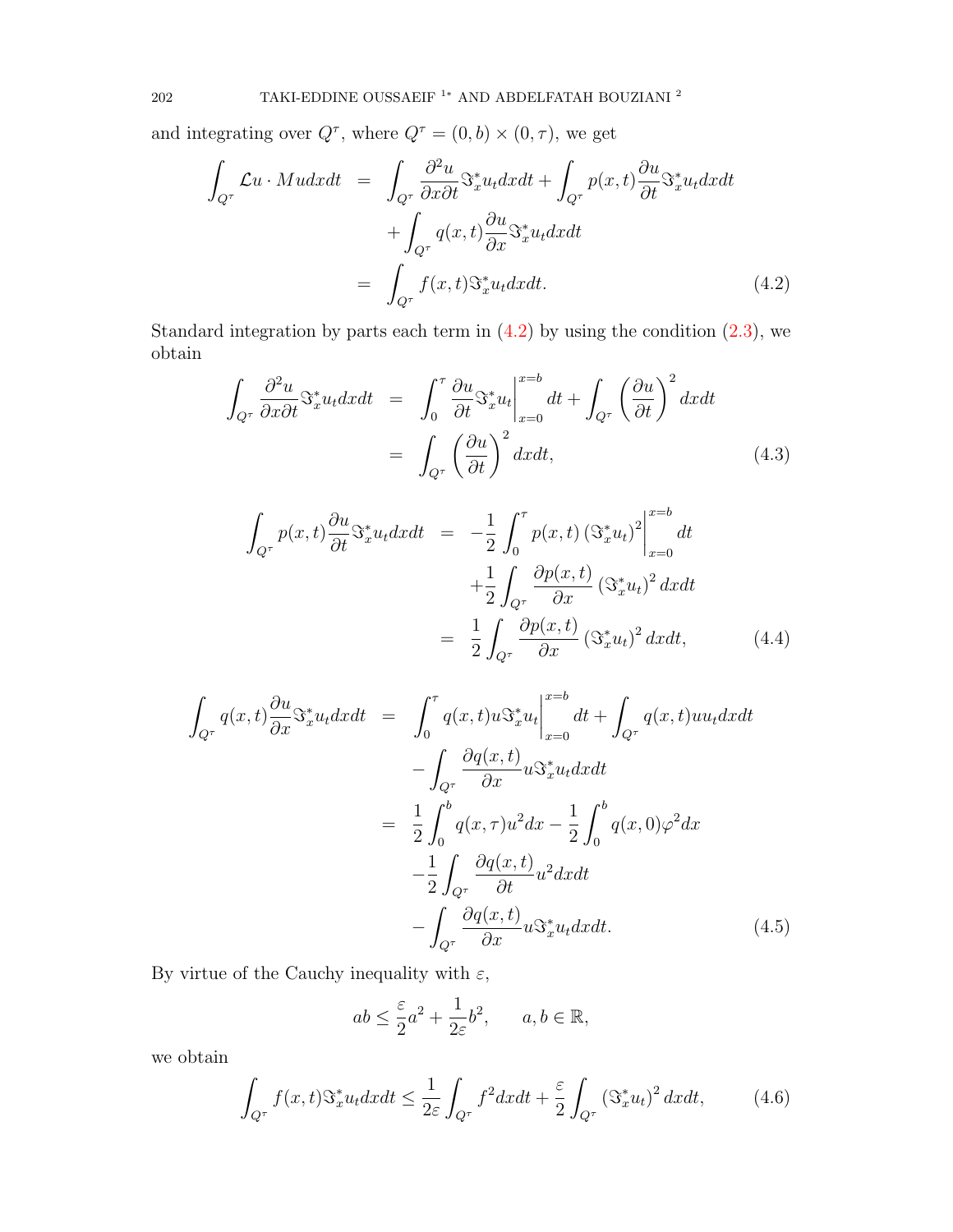and

<span id="page-5-0"></span>
$$
\int_{Q^{\tau}} \frac{\partial q(x,t)}{\partial x} u \Im_x^* u_t dx dt \le \frac{1}{2\varepsilon} \int_{Q^{\tau}} \left( \frac{\partial q(x,t)}{\partial x} u \right)^2 dx dt + \frac{\varepsilon}{2} \int_{Q^{\tau}} \left( \Im_x^* u_t \right)^2 dx dt. \tag{4.7}
$$

Substituting  $(4.3)$ – $(4.5)$  into  $(4.2)$ , and according to  $(4.6)$  and  $(4.7)$  and the condition  $(2.5)$  we get:

$$
\int_{Q^{\tau}} \left(\frac{\partial u}{\partial t}\right)^{2} dxdt + \frac{c_{4}}{2} \int_{Q^{\tau}} \left(\Im_{x}^{*} u_{t}\right)^{2} dxdt + \frac{c_{0}}{2} \int_{0}^{b} u\left(x, \tau\right)^{2} dx
$$
\n
$$
\leq \frac{1}{2\varepsilon} \int_{Q^{\tau}} f^{2} dxdt + \varepsilon \int_{Q^{\tau}} \left(\Im_{x}^{*} u_{t}\right)^{2} dxdt
$$
\n
$$
+ \frac{c_{1}}{2} \int_{0}^{b} \varphi^{2} dx + \left(\frac{c_{2}^{2}}{2\varepsilon} + \frac{c_{3}}{2}\right) \int_{Q^{\tau}} u^{2} dxdt.
$$

By using Lemma 1 in [\[8\]](#page-14-14) we obtain

<span id="page-5-1"></span>
$$
\int_{Q^{\tau}} \left(\frac{\partial u}{\partial t}\right)^{2} dxdt + \int_{Q^{\tau}} \left(\mathfrak{S}_{x}^{*} u_{t}\right)^{2} dxdt + \int_{0}^{b} u\left(x, \tau\right)^{2} dx
$$
\n
$$
\leq k \left(\int_{Q^{\tau}} f^{2} dxdt + \int_{0}^{b} \varphi^{2} dx\right) \tag{4.8}
$$

where

$$
k = \frac{\max\left(\frac{c_1}{2}, \frac{1}{2\varepsilon}\right)}{\min\left(1, \frac{c_4}{2} - \varepsilon, \frac{c_0}{2}\right)} \exp\left(\left(\frac{c_2^2}{2\varepsilon} + \frac{c_3}{2}\right)T\right).
$$

The right-hand side of  $(4.8)$  is independent of  $\tau$ , hence replacing the left-hand side by its upper bound with respect to  $\tau$  from 0 to T, we obtain the desired inequality, where  $c = (k)^{\frac{1}{2}}$  $\frac{1}{2}$  .

Proposition 4.2. The operator L from B to F admits a closure.

*Proof.* Suppose that  $\{u_n\} \in D(L)$  is a sequence such that

<span id="page-5-2"></span>
$$
u_n \to 0 \qquad \text{in } B \tag{4.9}
$$

and

<span id="page-5-3"></span>
$$
Lu_n \to (f, \varphi) \qquad \text{in } F; \tag{4.10}
$$

we must show that  $f \equiv 0$  and  $\varphi \equiv 0$ .

According to  $(4.9)$ , we get

 $u_n \to 0$  in  $D'(Q)$ .

By virtue of the continuity of derivation of  $D'(Q)$  in  $D'(Q)$ , we deduce that

$$
\mathcal{L}u_n \to 0 \qquad \text{in } D'(Q). \tag{4.11}
$$

Further, according to  $(4.10)$  we have

$$
\mathcal{L}u_n \to f \qquad \text{in } L^2(Q); \tag{4.12}
$$

thus we have

$$
\mathcal{L}u_n \to f \qquad \text{in } D'(Q) \,. \tag{4.13}
$$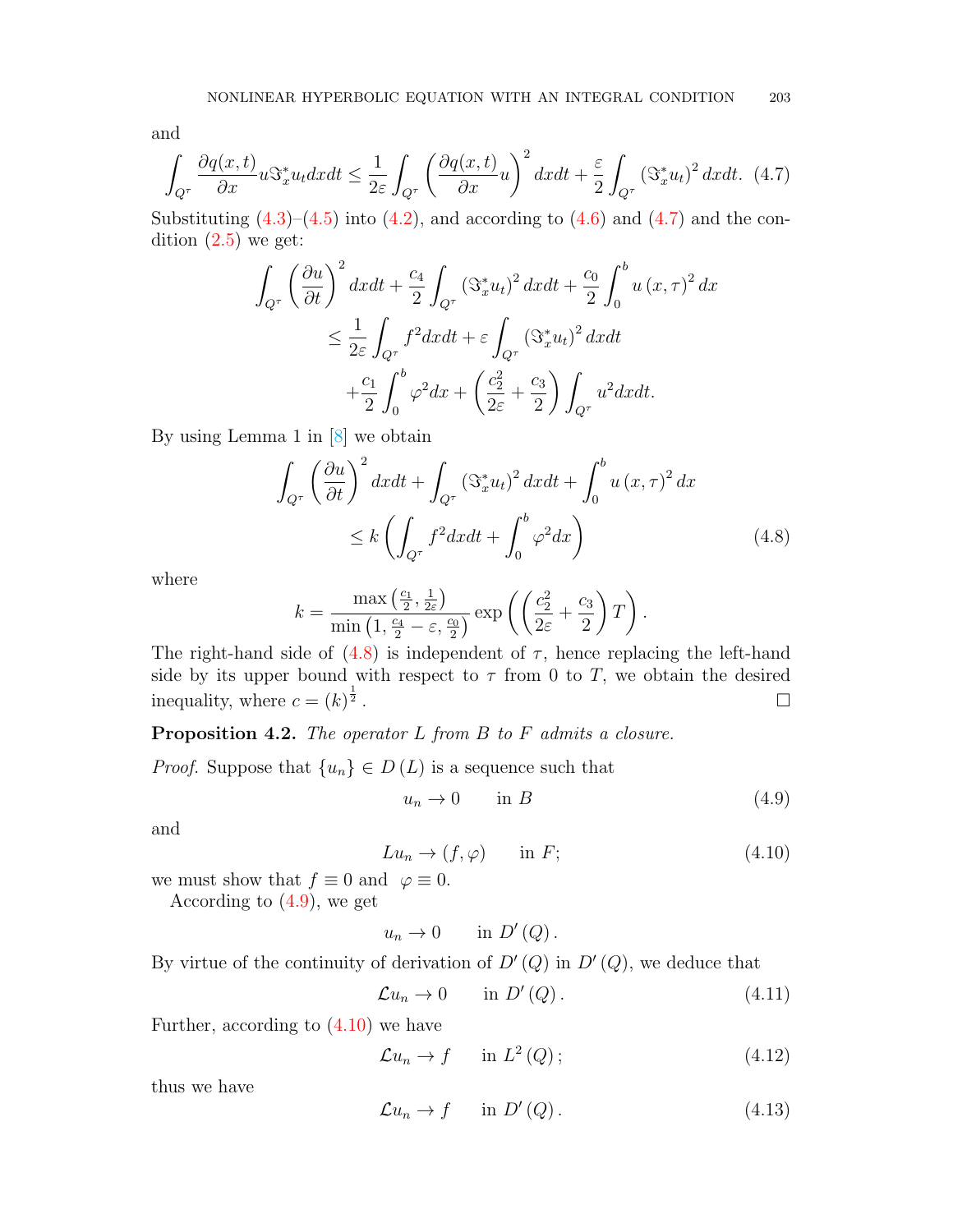Then by of the uniqueness of the limit in  $D'(Q)$ , we see that  $f \equiv 0$ . On the other hand,  $(4.10)$  implies that

$$
\ell u_n \to \varphi \qquad \text{in } L^2(0, b). \tag{4.14}
$$

Moreover, since by virtue of [\(4.9\)](#page-5-2) and the fact that

$$
\int_0^b (\ell u_n)^2 dx \le ||u_n||_B^2 \qquad \forall n,
$$

we have

$$
\ell u_n \to 0 \qquad \text{in } L^2(0, b). \tag{4.15}
$$

Now the uniqueness of the limit in  $L^2(0, b)$  implies that  $\varphi \equiv 0$ .

Theorem [4.1](#page-3-1) is valid for strong solution; that is, we have the inequality

$$
||u||_B \le c ||\overline{L}u||_F \qquad \forall u \in D(\overline{L}). \tag{4.16}
$$

Hence we obtain the following result.

**Corollary 4.3.** A strong solution of the problem  $(3.1)$ ,  $(2.2)$ – $(2.3)$  is unique if it exists and depends continuously on  $\mathcal{F} = (f, \varphi) \in F$ .

**Corollary 4.4.** The range  $R(\overline{L})$  of the operator  $\overline{L}$  is closed in F, and  $R(\overline{L}) =$  $R(L).$ 

### 5. Existence of solutions

To show the existence of solutions, we prove that  $R(L)$  is dense in F for all  $u \in D(L)$  and for arbitrary  $\mathcal{F} = (f, \varphi) \in F$ .

<span id="page-6-0"></span>**Theorem 5.1.** Suppose the conditions of theorem  $4.1$  are satisfied. Then the problem [\(3.1\)](#page-2-1), [\(2.2\)](#page-1-3)–[\(2.3\)](#page-1-1) admits a unique strong solution  $u = \overline{L}^{-1} \mathcal{F} = \overline{L^{-1}} \mathcal{F}$ .

*Proof.* First we prove that  $R(L)$  is dense in F, for the special case, where  $D(L)$ is reduced to  $D_0(L)$ , where  $D_0(L) = \{u, u \in D(L) : \ell u = 0\}$ .

<span id="page-6-3"></span>**Proposition 5.2.** Let the conditions of theorem [5.1](#page-6-0) be satisfied. If, for  $\omega \in$  $L^2(Q)$  and for all  $u \in D_0(L)$ , we have

<span id="page-6-1"></span>
$$
\int_{Q} \mathcal{L}u \cdot \omega \, dxdt = 0,\tag{5.1}
$$

then  $\omega$  vanishes almost everywhere in  $Q$ .

*Proof.* The scalar product of  $F$  is defined by

$$
(Lu, \omega)_F = \int_Q \mathcal{L}u. \omega dx dt
$$
\n(5.2)

the equality  $(5.1)$  can be written as follows:

<span id="page-6-2"></span>
$$
\int_{Q} \frac{\partial^2 u}{\partial x \partial t} \omega dx dt = -\int_{Q} \left( p(x, t) \frac{\partial u}{\partial t} + q(x, t) \frac{\partial u}{\partial x} \right) \omega dx dt.
$$
 (5.3)

If we put

$$
u(x,t) = \begin{cases} \n\mathbb{S}_x^{\star} z & \text{if } t \neq 0, \\ \n0 & \text{if } t = 0, \n\end{cases}
$$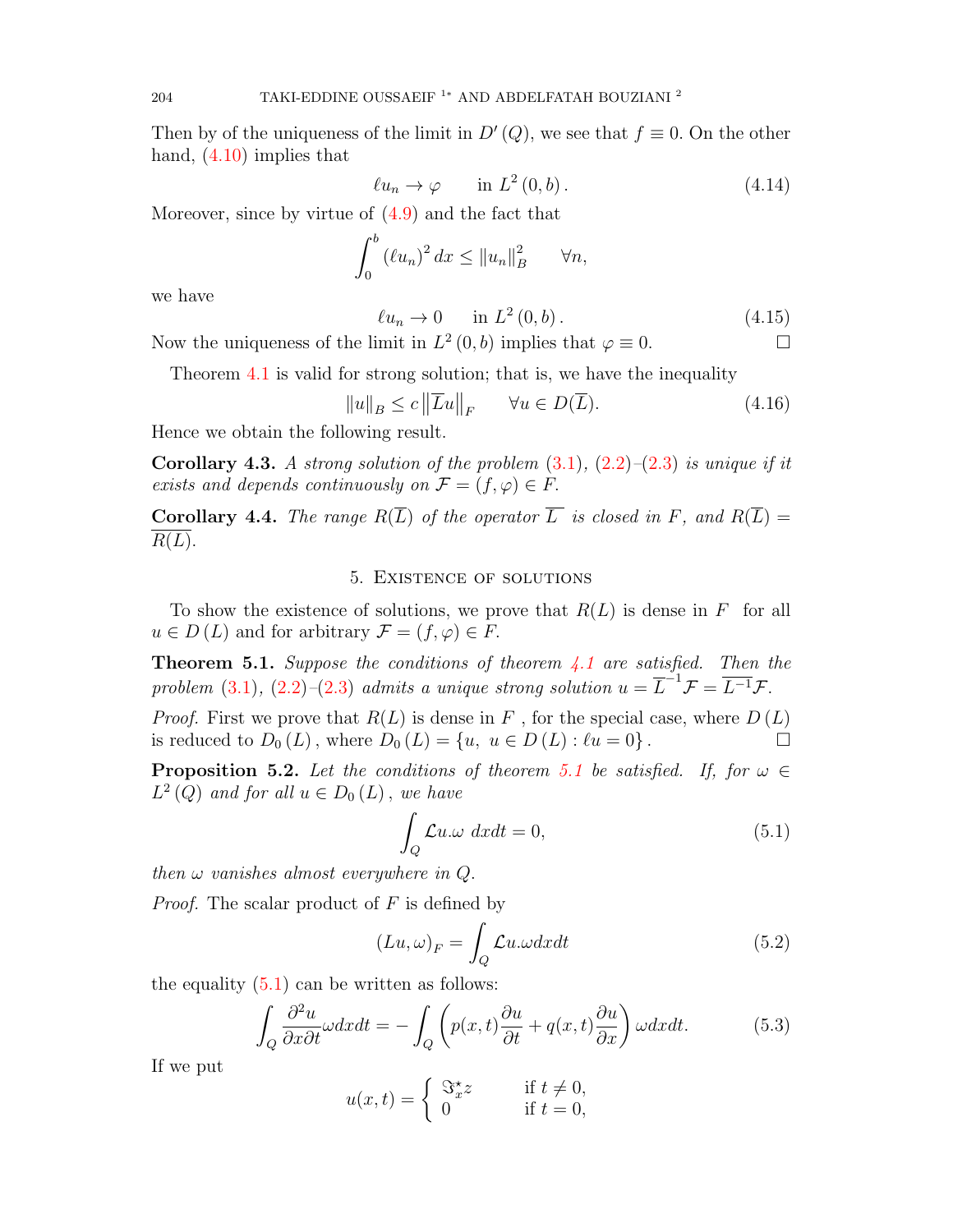such that  $z, \frac{\partial z}{\partial t}, \frac{\partial \Im z^*}{\partial t} \in L^2(Q)$ , then z satisfies the condition  $(2.3)$ . As a result of [\(5.3\)](#page-6-2), we obtain the equality

<span id="page-7-0"></span>
$$
\int_{Q} \frac{\partial z}{\partial t} \omega dx dt = -\int_{Q} \left( p(x, t) \frac{\partial \mathcal{S}_x^* z}{\partial t} + q(x, t) z \right) \omega dx dt = 0. \tag{5.4}
$$

In terms of the given function  $\omega$ , and from the equality [\(5.4\)](#page-7-0) we give the function  $\omega$  in terms of z as follows:

<span id="page-7-1"></span>
$$
\omega = \frac{\partial z}{\partial t}, \text{ so } \omega \in L^{2}(Q), \qquad (5.5)
$$

and z satisfies the same condition of the function u and

$$
z(x,T) = 0.\t\t(5.6)
$$

Replacing  $\omega$  in [\(5.4\)](#page-7-0) by its representation [\(5.5\)](#page-7-1), we obtain

<span id="page-7-2"></span>
$$
\int_{Q} \left(\frac{\partial z}{\partial t}\right)^{2} dx dt = -\int_{Q} \left(p(x,t)\frac{\partial (\Im z^{*}z)}{\partial t} \frac{\partial z}{\partial t} + q(x,t)z \frac{\partial z}{\partial t}\right) dx dt.
$$
 (5.7)

Integrating by parts each term in the right-hand side of  $(5.7)$  with respect to x and  $t$  by taking the conditions of the function  $z$  yields

<span id="page-7-3"></span>
$$
-\int_{Q} p(x,t) \frac{\partial (\Im_{x}^{\star} z)}{\partial t} \frac{\partial z}{\partial t} dx dt = -\frac{1}{2} \int_{Q} \frac{\partial p(x,t)}{\partial x} \left(\Im_{x}^{\star} \frac{\partial z}{\partial t}\right)^{2} dx dt, \qquad (5.8)
$$

<span id="page-7-4"></span>
$$
-\int_{Q} q(x,t)z \frac{\partial z}{\partial t} dx dt = \frac{1}{2} \int_{Q} \frac{\partial q(x,t)}{\partial t} z^{2} dx dt - \frac{1}{2} \int_{0}^{\alpha} q(x,t) z^{2} \Big|_{t=0}^{t=T} dx
$$

$$
= -\frac{1}{2} \int_{Q} \frac{\partial q(x,t)}{\partial t} z^{2} dx dt + \frac{1}{2} \int_{0}^{b} q(x,T) z(x,T)^{2} dx
$$

$$
- \frac{1}{2} \int_{0}^{b} q(x,t) z(x,0)^{2} dx.
$$
(5.9)

We combining  $(5.8)$  and  $(5.9)$  in  $(5.7)$ , we get

$$
\int_{Q} \left(\frac{\partial z}{\partial t}\right)^{2} dx dt = -\frac{1}{2} \int_{Q} \frac{\partial p(x,t)}{\partial x} \left(\Im_{x}^{*} \frac{\partial z}{\partial t}\right)^{2} dx dt - \frac{1}{2} \int_{Q} \frac{\partial q(x,t)}{\partial t} z^{2} dx dt - \frac{1}{2} \int_{0}^{b} q(x,t) z(x,0)^{2} dx,
$$
\n(5.10)

and thus  $z = 0$  in Q; then  $\omega = 0$  in Q. This proves Proposition [5.2.](#page-6-3)

**Theorem 5.3.** Suppose that the conditions of Theorem  $4.1$  are satisfied. Then the problem [\(3.1\)](#page-2-1), [\(2.2\)](#page-1-3)–[\(2.3\)](#page-1-1) admits a unique strong solution  $u = \overline{L}^{-1} \mathcal{F} = \overline{L^{-1}} \mathcal{F}$ .

*Proof.* First we prove that  $R(L)$  is dense in F, for the special case, where  $D(L)$ is reduced to  $D_0(L)$ , where  $D_0(L) = \{u, u \in D(L) : \ell u = 0\}$ .

We return to the proof of Theorem [5.1.](#page-6-0) We have already noted that it is sufficient to prove that the set  $R(L)$  dense in F.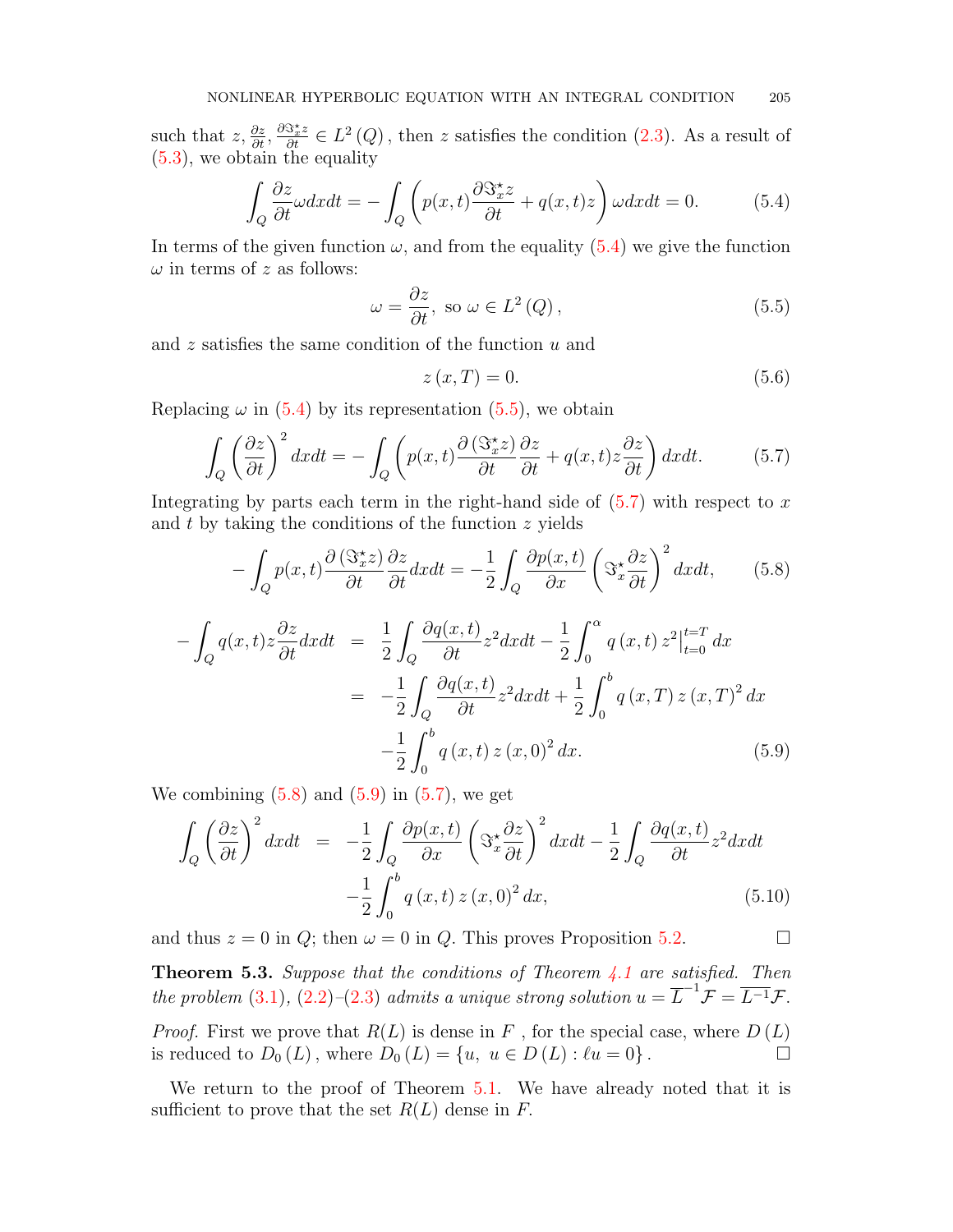The rest of proof of Theorem [5.1.](#page-6-0) Suppose that, for some  $W = (\omega, \omega_0) \in R(L)^{\perp}$ and for all  $u \in D(L)$ , it holds

<span id="page-8-0"></span>
$$
(Lu, \omega)_F = \int_Q \mathcal{L}u \cdot \omega dx dt + \int_0^1 \ell u \cdot \omega_0 dx = 0.
$$
 (5.11)

Then we must prove that  $W = 0$ . Putting  $u \in D_0(L)$  in [\(5.11\)](#page-8-0), we have

$$
\int_{Q} \mathcal{L}u \cdot \omega dx dt = 0, \quad u \in D_0(L).
$$

Hence Proposition [5.2](#page-6-3) implies that  $\omega = 0$ . Thus [\(5.11\)](#page-8-0) takes the form

<span id="page-8-1"></span>
$$
\int_0^1 (lu) (\omega_0) dx = 0, \quad u \in D(L).
$$
 (5.12)

Since the range of the trace operator  $\ell$  is dense in the Hilbert F space with the norm

$$
\left(\int_0^1 (\ell u)^2 dx\right)^{\frac{1}{2}},
$$

the equality [\(5.12\)](#page-8-1) implies that  $\omega_0 = 0$  (we recall satisfies a compatibility conditions). Hence  $W = 0$ . This completes the proof of Theorem [5.1.](#page-6-0)

# 6. The nonlinear problem

This section is consecrated to the proof of the existence, uniqueness, and continuous dependence of the solution on the data of the problem  $(2.1)$ – $(2.3)$ . Let us consider the following auxiliary problem with homogeneous equation:

<span id="page-8-2"></span>
$$
\mathcal{L}u = \frac{\partial^2 w}{\partial x \partial t} + p(x, t)\frac{\partial w}{\partial t} + q(x, t)\frac{\partial w}{\partial x} = 0, \qquad (x, t) \in \overline{Q},\tag{6.1}
$$

<span id="page-8-4"></span>
$$
\ell w = w(x, 0) = \varphi(x), \quad x \in [0, b], \tag{6.2}
$$

<span id="page-8-3"></span>
$$
\int_{0}^{b} w(x, t) dx = 0, \quad t \in [0, T],
$$
\n(6.3)

If u is a solution of problem  $(2.1)$ – $(2.3)$  and w is a solution of problem  $(6.1)$ – $(6.3)$ , then  $y = u - w$  satisfies

<span id="page-8-5"></span>
$$
\mathcal{L}u = \frac{\partial^2 y}{\partial x \partial t} + p(x, t)\frac{\partial y}{\partial t} + q(x, t)\frac{\partial y}{\partial x} = G\left(x, t, y, \frac{\partial y}{\partial x}\right), \quad (x, t) \in \overline{Q}, \quad (6.4)
$$

$$
\ell y = y(x, 0) = 0, \quad x \in [0, b], \tag{6.5}
$$

<span id="page-8-6"></span>
$$
\int_{0}^{b} y(x, t) dx = 0, \quad t \in [0, T], \tag{6.6}
$$

where  $G(x, t, y, \frac{\partial y}{\partial x}) = f(x, t, y + w, \frac{\partial y}{\partial x} + \frac{\partial w}{\partial x})$ , where the function G satisfies the condition  $(2.6)$ ; that is, there exists a positive constant L such that

<span id="page-8-7"></span>
$$
|f(x, t, u_1, v_1) - f(x, t, u_2, v_2)| \le L (|u_1 - u_2| + |v_1 - v_2|) \quad \text{for all } (x, t) \in Q,
$$
\n(6.7)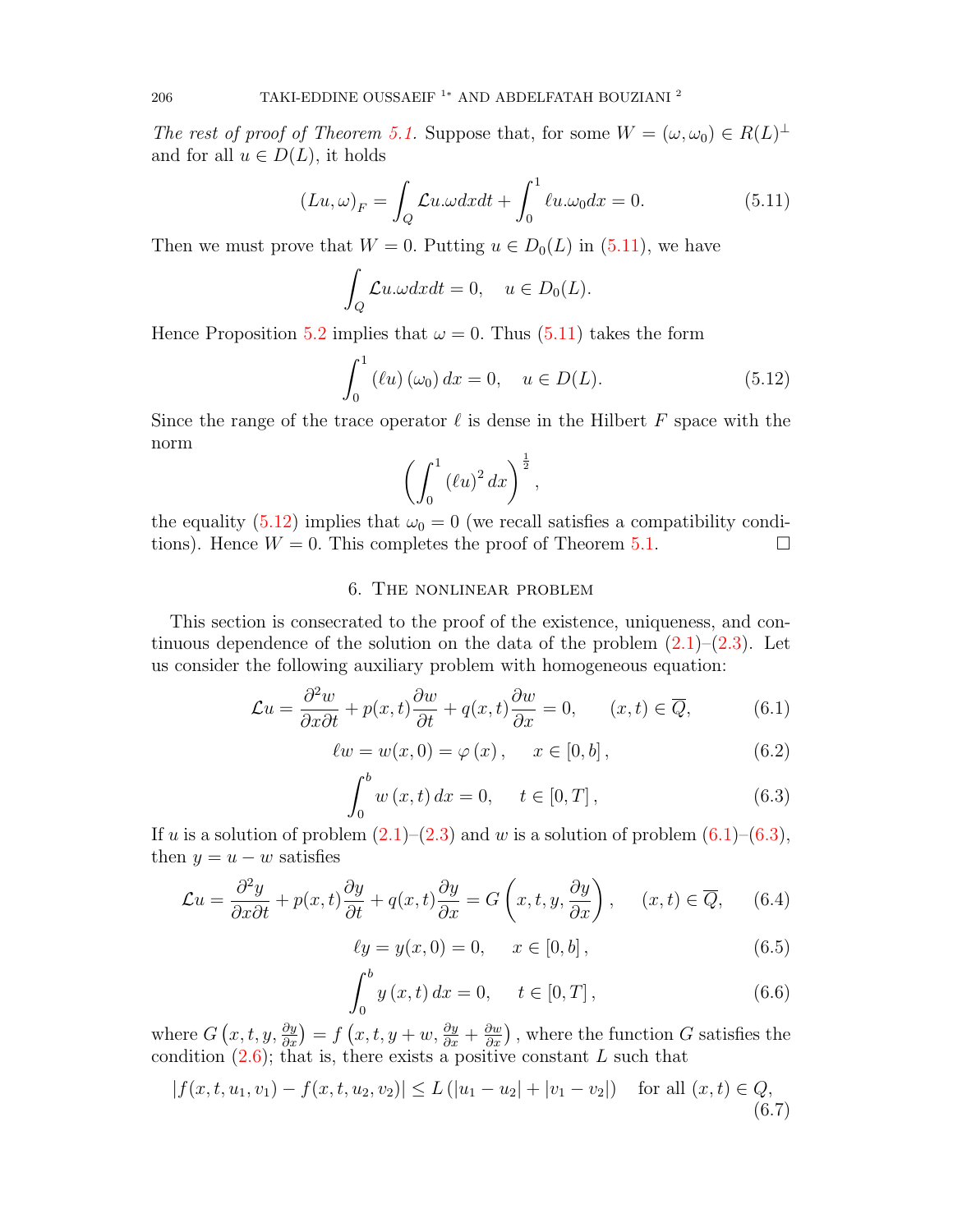According to results of the previous section, we deduce that the problem [\(6.1\)](#page-8-2)– [\(6.3\)](#page-8-3) admits a unique solution that depends continuously upon the initial condition  $(6.2)$ . Then, we shall prove that problem  $(6.4)$ – $(6.6)$  has a unique weak solution.

Firstly, we precise the concept of the solution that we are considering. Let  $v = v(x, t)$  be any function from  $C^1(Q)$ , the space of functions v belonging to  $C^{1}(Q)$ , having  $\frac{\partial^{2} v}{\partial x \partial t}$  continuous in  $Q$ .

We shall compute the integral  $\int_Q G\mathfrak{S}_x^* v dxdt$ ; for this we assume that  $y, v \in$  $C^{1}(Q)$ ,  $y(x, 0) = 0$ ,  $v(x, T) = 0$ , and  $\int_{Q} y(x, t)dx = \int_{Q} v(x, t)dx = 0$ . By using conditions on  $y$  and  $v$ , we have

<span id="page-9-0"></span>
$$
\int_{Q} \frac{\partial^2 y}{\partial x \partial t} \mathfrak{S}_x^* v dx dt = \int_{Q} \frac{\partial y}{\partial t} v dx dt, \tag{6.8}
$$

$$
\int_{Q} p(x,t) \frac{\partial y}{\partial t} \mathcal{S}_x^* v dx dt = -\int_{Q} v \left( \mathcal{S}_x^* p_t y \right) dx dt + \int_{Q} \frac{\partial v}{\partial t} \left( \mathcal{S}_x^* p y \right) dx dt, \tag{6.9}
$$

$$
\int_{\Omega} q(x,t) \frac{\partial y}{\partial x} \mathcal{S}_x^* v dx dt = -\int_{Q} yv \mathcal{S}_x^* q dx dt, \tag{6.10}
$$

<span id="page-9-1"></span>
$$
\int_{Q} G \mathcal{S}_x^* v dx dt = -\int_{Q} v \mathcal{S}_x^* G dx dt.
$$
\n(6.11)

It then follows from  $(6.8)$ – $(6.11)$  that

<span id="page-9-2"></span>
$$
A(y, v) = -\int_{Q} v \mathfrak{S}_{x}^{*} G dx dt, \qquad (6.12)
$$

where

$$
A(y, v) = \int_{Q} \frac{\partial y}{\partial t} v dx dt - \int_{Q} v \left( \mathfrak{S}_{x}^{*} p_{t} y \right) dx dt + \int_{Q} \frac{\partial v}{\partial t} \left( \mathfrak{S}_{x}^{*} p y \right) dx dt - \int_{Q} y v \mathfrak{S}_{x}^{*} q dx dt.
$$

<span id="page-9-5"></span>**Definition 6.1.** A function  $y \in L^2(0,T; H^1(0,b))$  is called a weak solution of problem  $(6.4)$ – $(6.6)$ , if  $(6.12)$  holds.

Let us construct an iteration sequence in the following way: Starting with  $y^{(0)} = 0$ , the sequence  $(\{y^{(n)}\}_{n \in N}$  is defined as follows: given the element  $y^{(n-1)}$ , then, for  $n = 1, 2, \ldots$ , solve the problem:

<span id="page-9-3"></span>
$$
\frac{\partial^2 y^{(n)}}{\partial x \partial t} + p(x, t) \frac{\partial y^{(n)}}{\partial t} + q(x, t) \frac{\partial y^{(n)}}{\partial x} = G\left(x, t, y^{(n-1)}, \frac{\partial y^{(n-1)}}{\partial x}\right), \quad (x, t) \in \overline{Q},
$$
\n(6.13)

$$
y^{(n)}(x,0) = 0, \quad x \in [0,b], \tag{6.14}
$$

<span id="page-9-4"></span>
$$
\int_0^b y^{(n)}(x,t) dx = 0, \quad t \in [0,T],
$$
\n(6.15)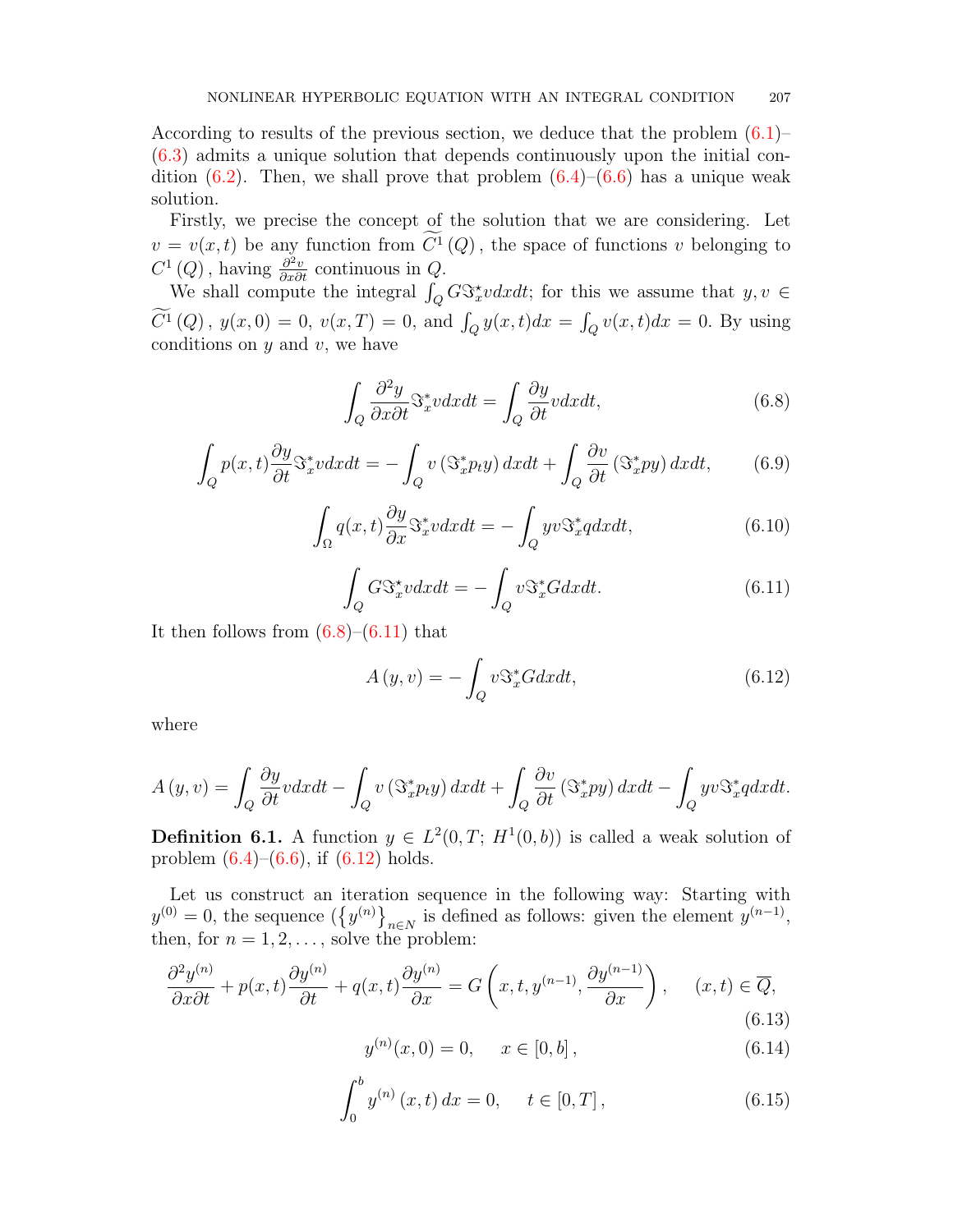Theorem [5.1](#page-6-0) asserts that, for fixed n, each problem  $(6.13)$ – $(6.15)$  has a unique solution  $y^{(n)}(x,t)$ . If we set  $Z^{(n)}(x,t) = y^{(n+1)}(x,t) - y^{(n)}(x,t)$ , then we have the new problem

<span id="page-10-0"></span>
$$
\frac{\partial^2 Z^{(n)}}{\partial x \partial t} + p(x, t) \frac{\partial Z^{(n)}}{\partial t} + q(x, t) \frac{\partial Z^{(n)}}{\partial x} = \theta^{(n-1)}(x, t), \quad (x, t) \in \overline{Q}, \qquad (6.16)
$$

$$
Z^{(n)}(x,0) = 0, \quad x \in [0,b], \tag{6.17}
$$

<span id="page-10-1"></span>
$$
\int_0^b Z^{(n)}(x,t) dx = 0, \quad t \in [0,T],
$$
\n(6.18)

where

$$
\theta^{(n-1)}(x,t) = G\left(x,t,y^{(n)},\frac{\partial y^{(n)}}{\partial x}\right) - G\left(x,t,y^{(n-1)},\frac{\partial y^{(n-1)}}{\partial x}\right).
$$

<span id="page-10-4"></span>**Lemma 6.2.** Assume that condition  $(6.7)$  holds; then, for the linearized problem  $(6.16)$ – $(6.18)$ , we have the a priori estimate

<span id="page-10-3"></span>
$$
||Z^{(n)}||_{L^{2}(0,T; H^{1}(0,b))} \leq \widetilde{K} ||Z^{(n-1)}||_{L^{2}(0,T; H^{1}(0,b))}, \qquad (6.19)
$$

where  $\widetilde{K}$  is a positive constant given by

<span id="page-10-2"></span>
$$
\widetilde{K} = \sqrt{\frac{2k^*L^2T}{\min(1,T)}}
$$

and

$$
k^* = \frac{\left(\frac{1}{2} + \frac{1}{2\varepsilon}\right)}{\min\left(\frac{1}{2}, \frac{c_4}{2} - \varepsilon, \frac{c_0}{2}\right)} \exp\left(\max\left(\frac{c_2^2}{2\varepsilon} + \frac{c_3}{2}, \frac{1}{2} + \frac{1}{2}c_6^2 + c_1\right)T\right).
$$

*Proof.* Multiplying equation [\(6.16\)](#page-10-0) by  $\Im^*_x Z_t^{(n)}$  $t^{(n)}$ , and integrating over  $Q^{\tau}$ , where  $Q^{\tau} = (0, b) \times (0, \tau)$ , we get

$$
\int_{Q^{\tau}} \frac{\partial^2 Z^{(n)}}{\partial x \partial t} \mathfrak{S}_x^* \frac{\partial Z^{(n)}}{\partial t} dx dt + \int_{\Omega} p(x, t) \frac{\partial Z^{(n)}}{\partial t} \mathfrak{S}_x^* \frac{\partial Z^{(n)}}{\partial t} dx dt + \int_{Q^{\tau}} q(x, t) \frac{\partial Z^{(n)}}{\partial x} \mathfrak{S}_x^* \frac{\partial Z^{(n)}}{\partial t} dx dt = \int_{Q^{\tau}} \theta^{(n-1)}(x, t) \mathfrak{S}_x^* \frac{\partial Z^{(n)}}{\partial t} dx dt.
$$
 (6.20)

Standard integration by parts each term in  $(6.20)$  with use the condition  $(6.18)$ and [\(2.5\)](#page-1-2) and follows the same method in Section 4, we have

$$
\int_{Q^{\tau}} \left(\frac{\partial Z^{(n)}}{\partial t}\right)^{2} dxdt + \frac{c_{4}}{2} \int_{Q} \left(\Im_{x}^{*} \frac{\partial Z^{(n)}}{\partial t}\right)^{2} dxdt + \frac{c_{0}}{2} \int_{0}^{b} Z^{(n)}(x, \tau)^{2} dx
$$
\n
$$
\leq \frac{1}{2\varepsilon} \int_{Q^{\tau}} \left(\theta^{(n-1)}\right)^{2} dxdt + \varepsilon \int_{Q^{\tau}} \left(\Im_{x}^{*} \frac{\partial Z^{(n)}}{\partial t}\right)^{2} dxdt
$$
\n
$$
+ \left(\frac{c_{2}^{2}}{2\varepsilon} + \frac{c_{3}}{2}\right) \int_{Q} \left(Z^{(n)}\right)^{2} dxdt.
$$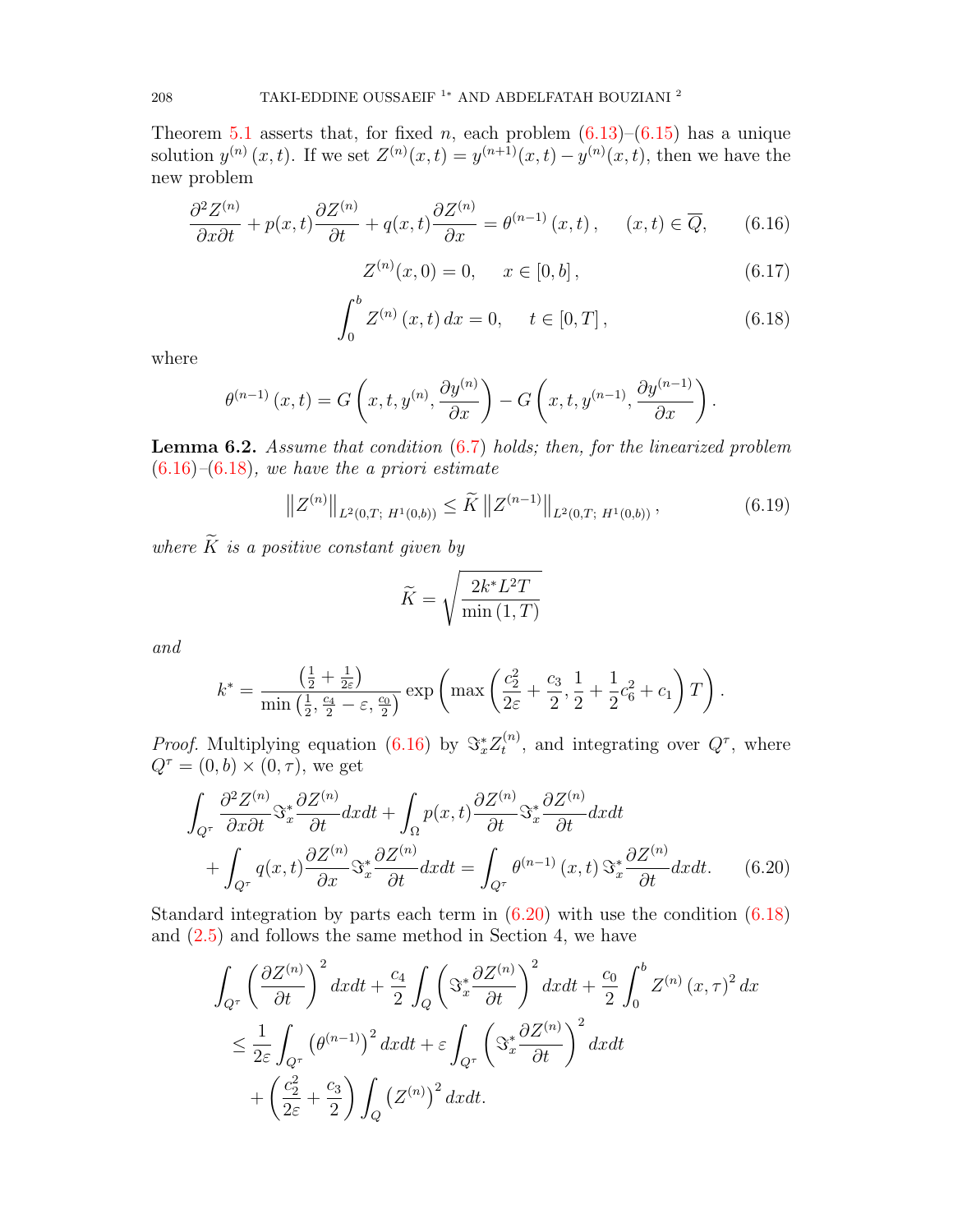Again, Multiplying equation [\(6.16\)](#page-10-0) by  $\frac{\partial Z^{(n)}}{\partial x}$  and integrating over  $Q^{\tau}$ , we get

$$
\frac{1}{2} \int_0^b \left(\frac{\partial Z^{(n)}}{\partial x}\right)^2 dx dt
$$
\n
$$
\leq \frac{1}{2} \int_{Q^\tau} \left(\theta^{(n-1)}\right)^2 dx dt + \frac{1}{2} \int_{Q^\tau} \left(\frac{\partial Z^{(n)}}{\partial t}\right)^2 dx dt
$$
\n
$$
+ \left(\frac{1}{2} + \frac{1}{2}c_6^2 + c_1\right) \int_{Q^\tau} \left(\frac{\partial Z^{(n)}}{\partial x}\right)^2 dx dt.
$$

Now, combining the last two previous inequalities, we obtain

$$
\frac{1}{2} \int_{Q^{\tau}} \left(\frac{\partial Z^{(n)}}{\partial t}\right)^{2} dx dt + \left(\frac{c_{4}}{2} - \varepsilon\right) \int_{Q^{\tau}} \left(\Im_{x}^{*} \frac{\partial Z^{(n)}}{\partial t}\right)^{2} dx dt \n+ \frac{c_{0}}{2} \int_{0}^{b} Z^{(n)}(x, \tau)^{2} dx + \frac{1}{2} \int_{0}^{b} \left(\frac{\partial Z^{(n)}(x, \tau)}{\partial x}\right)^{2} dx \n\leq \left(\frac{c_{2}^{2}}{2\varepsilon} + \frac{c_{3}}{2}\right) \int_{Q^{\tau}} \left(Z^{(n)}\right)^{2} dx dt + \left(\frac{1}{2} + \frac{1}{2}c_{6}^{2} + c_{1}\right) \int_{Q^{\tau}} \left(\frac{\partial Z^{(n)}}{\partial x}\right)^{2} dx dt \n+ \left(\frac{1}{2} + \frac{1}{2\varepsilon}\right) \int_{Q^{\tau}} \left(\theta^{(n-1)}\right)^{2} dx dt,
$$

Then, applying Gronwall's lemma implies that

<span id="page-11-1"></span>
$$
\int_{Q^{\tau}} \left(\frac{\partial Z^{(n)}}{\partial t}\right)^{2} dxdt + \int_{Q^{\tau}} \left(\Im_x^* \frac{\partial Z^{(n)}}{\partial t}\right)^{2} dxdt + \int_0^b \left(Z^{(n)}\right)^{2} dx + \int_0^b \left(\frac{\partial Z^{(n)}}{\partial x}\right)^{2} dxdt \le k^* \left(\int_{Q^{\tau}} \left(\theta^{(n-1)}\right)^{2} dxdt\right), \quad (6.21)
$$

where

$$
k^* = \frac{\left(\frac{1}{2} + \frac{1}{2\varepsilon}\right)}{\min\left(\frac{1}{2}, \frac{c_4}{2} - \varepsilon, \frac{c_0}{2}\right)} \exp\left(\max\left(\frac{c_2^2}{2\varepsilon} + \frac{c_3}{2}, \frac{1}{2} + \frac{1}{2}c_6^2 + c_1\right)T\right).
$$

By virtue of condition  $(6.7)$ , we obtain

<span id="page-11-0"></span>
$$
\left(\int_{Q} \left(\theta^{(n-1)}\right)^{2} dx dt\right) \leq L^{2} \int_{Q} \left(\left|Z^{(n-1)}\left(x,t\right)\right| + \left|\frac{\partial Z^{(n-1)}\left(x,t\right)}{\partial x}\right|\right)^{2} dx dt
$$
\n
$$
\leq 2L^{2} \int_{0}^{T} \left(\left\|Z^{(n-1)}\left(\bullet,t\right)\right\|_{L^{2}(0,b)}^{2} + \left\|\frac{\partial Z^{(n-1)}\left(\bullet,t\right)}{\partial x}\right\|_{L^{2}(0,b)}^{2}\right) dt. \quad (6.22)
$$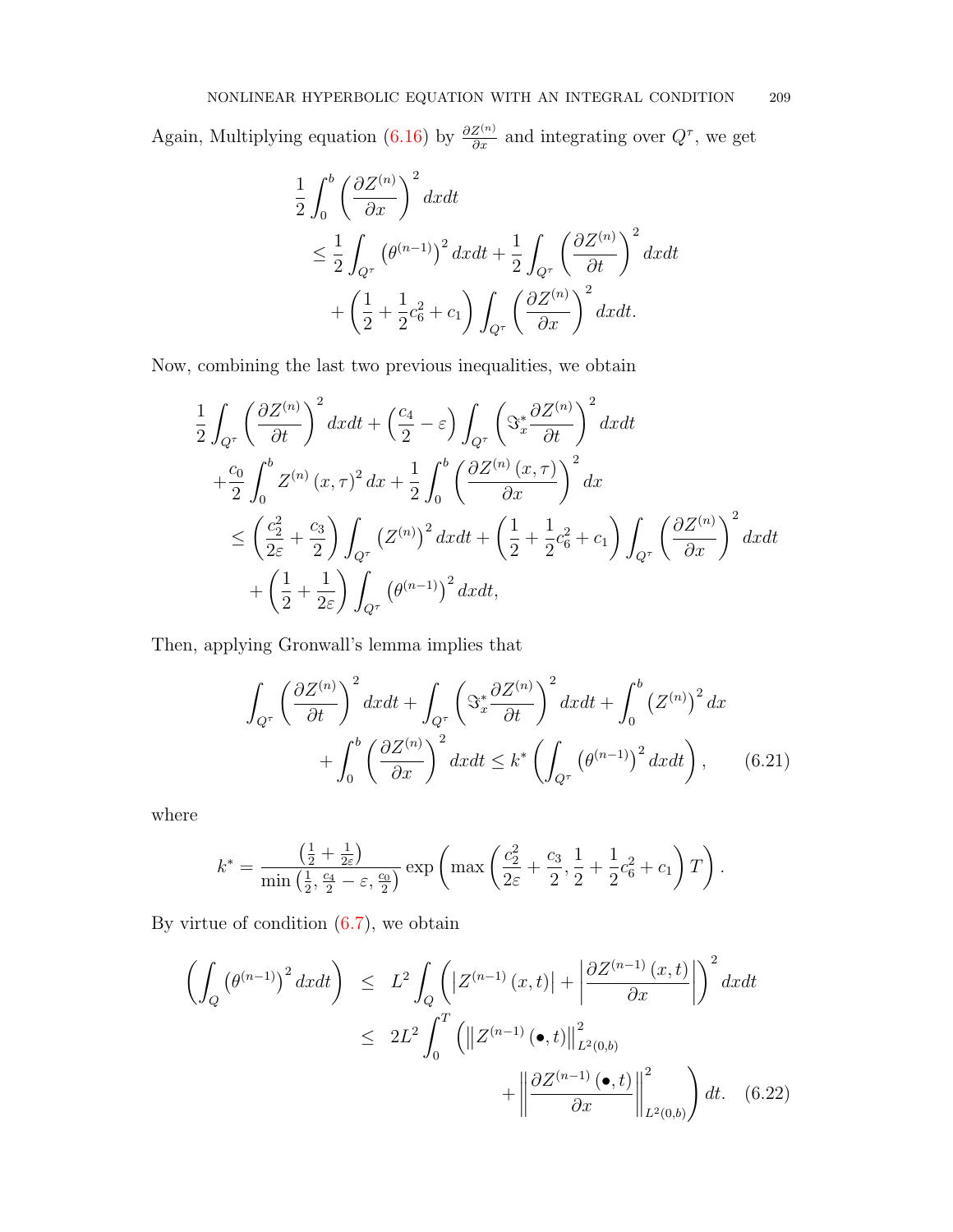Substituting  $(6.22)$  into  $(6.21)$ , we get

$$
\int_{Q^{\tau}} \left(\frac{\partial Z^{(n)}}{\partial t}\right)^{2} dxdt + \int_{Q^{\tau}} \left(\mathfrak{S}_{x}^{*} \frac{\partial Z^{(n)}}{\partial t}\right)^{2} dxdt + ||Z^{(n)}(\bullet, \tau)||_{H^{1}(0,b)}^{2}
$$
\n
$$
\leq 2k^{*} L^{2} \int_{0}^{T} \left(||Z^{(n-1)}(\bullet, t)||_{L^{2}(0,b)}^{2} + \left\|\frac{\partial Z^{(n-1)}(\bullet, t)}{\partial x}\right\|_{L^{2}(0,b)}^{2}\right) dt,
$$

so, we obtain

<span id="page-12-0"></span>
$$
\int_{Q^{\tau}} \left(\frac{\partial Z^{(n)}}{\partial t}\right)^{2} dx dt + \int_{Q^{\tau}} \left(\Im_x^* \frac{\partial Z^{(n)}}{\partial t}\right)^{2} dx dt + \|Z^{(n)}(\bullet, \tau)\|_{H^1(0, b)}^2
$$
\n
$$
\leq 2k^* L^2 \int_0^T \|Z^{(n-1)}(\bullet, t)\|_{H^1(0, b)}^2 dt, \tag{6.23}
$$

After discarding the second term on the left-hand side of [\(6.23\)](#page-12-0) and integrating the resulted inequality over the interval  $(0, T)$ , we obtain

$$
||Z^{(n)}||_{L^{2}(0,T; H^{1}(0,b))} \leq \frac{2k^{*}L^{2}T}{\min(1,T)} ||Z^{(n-1)}||_{L^{2}(0,T; H^{1}(0,b))}.
$$

Then, we obtain the desired inequality [\(6.19\)](#page-10-3).  $\Box$ 

From the criteria of convergence of series, we see that the series  $\sum_{n=1}^{\infty} Z^{(n)}$ converges if  $\frac{2k^*L^2T}{\min(1,T)} < 1$ ,; that is, if  $L < \sqrt{\frac{\min(1,T)}{2k^*T}}$ . Since  $Z^{(n)}(x,t) = y^{(n+1)}(x,t)$  $y^{(n)}(x,t)$ , then it follows that the sequence  $(y^{(n)})_{n\in\mathbb{N}}$  defined by

$$
y^{(n)}(x,t) = \sum_{i=0}^{n-1} Z^{(i)} + y^{(0)}(x,t),
$$

converges to an element  $y \in L^2(0,T; H^1(0,b))$ .

We must show that the limit function  $y$  is a solution of the problem under study. To do this, we will show that y verifies the condition  $(6.12)$  as mentioned in Definition [6.1.](#page-9-5) So, we consider the weak formulation of problem  $(6.13)$ – $(6.15)$ 

<span id="page-12-1"></span>
$$
A(y,v) = -\int_{Q} v \mathfrak{S}_{x}^{*} G\left(x, t, y^{(n-1)}, \frac{\partial y^{(n-1)}}{\partial x}\right) dx dt.
$$
 (6.24)

From [\(6.24\)](#page-12-1) we have

<span id="page-12-2"></span>
$$
A\left(y^{(n)} - y, v\right) + A\left(y, v\right) = -\int_{Q} v\left(\Im_{x}^{*} G\left(x, t, y^{(n-1)}, \frac{\partial y^{(n-1)}}{\partial x}\right) - \Im_{x}^{*} G\left(x, t, y, \frac{\partial y}{\partial x}\right)\right) dx dt
$$

$$
-\int_{Q} v \Im_{x}^{*} G\left(x, t, y, \frac{\partial y}{\partial x}\right) dx dt. \tag{6.25}
$$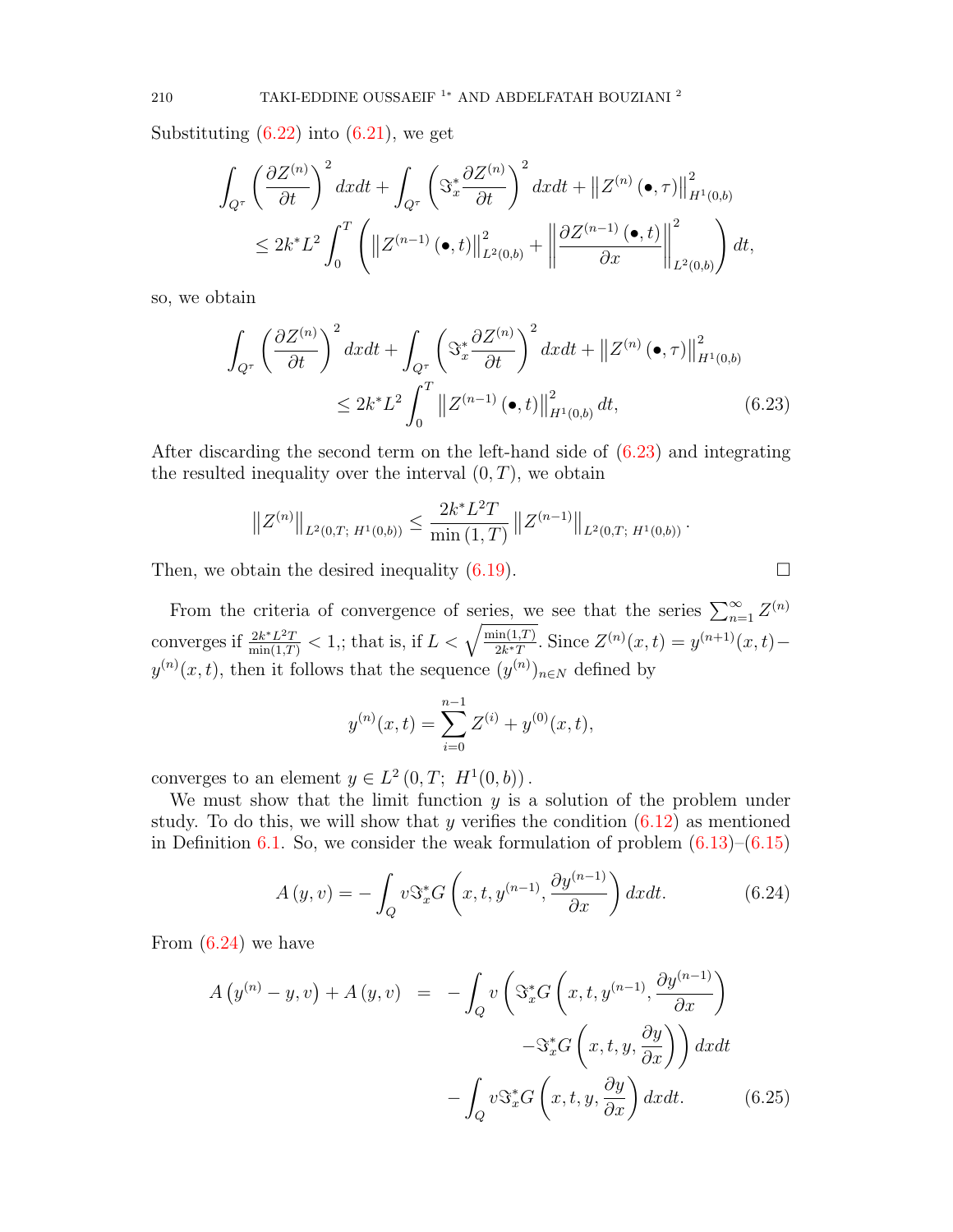However, we apply the Cauchy–Schwarz inequality, and we get

<span id="page-13-0"></span>
$$
A\left(y^{(n)}-y,v\right) = \int_{Q} \left(\frac{\partial y^{(n)}}{\partial t} - \frac{\partial y}{\partial t}\right) v dx dt - \int_{Q} v\left(\left(\Im_x^* p_t y^{(n)}\right) - \left(\Im_x^* p_t y\right)\right) dx dt
$$

$$
+ \int_{Q} \frac{\partial v}{\partial t} \left(\left(\Im_x^* p y^{(n)}\right) - \left(\Im_x^* p y\right)\right) dx dt
$$

$$
- \int_{Q} \left(y^{(n)} - y\right) v \Im_x^* q dx dt
$$

$$
\leq c_7 \left\|y^{(n)} - y\right\|_{L^2(0,T; H^1(0,b))} \left\|v\right\|_{L^2(0,T; H^1(0,b))}, \tag{6.26}
$$

where

$$
c_7 = \max\left(1, \left(\frac{c_5b}{\sqrt{2}} + c_1b\right), \frac{c_6b}{\sqrt{2}}\right).
$$

and we have:

<span id="page-13-1"></span>
$$
-\int_{Q} v\left(\Im_{x}^{*}G\left(x,t,y^{(n-1)},\frac{\partial y^{(n-1)}}{\partial x}\right)-\Im_{x}^{*}G\left(x,t,y,\frac{\partial y}{\partial x}\right)\right)dxdt
$$
  

$$
\leq \frac{bL}{\sqrt{2}}\left\|y^{(n)}-y\right\|_{L^{2}(0,T; H^{1}(0,b))}\left\|v\right\|_{L^{2}(0,T; L^{2}(0,b))}.(6.27)
$$

Taking into account [\(6.26\)](#page-13-0) and [\(6.27\)](#page-13-1) and passing to the limit in [\(6.25\)](#page-12-2) as  $n \to \infty$ , we obtain

$$
A(y, v) = -\int_{Q} v \mathcal{S}_{x}^{*} G\left(x, t, y, \frac{\partial y}{\partial x}\right) dx dt.
$$

Therefore, we have established the following result.

**Theorem 6.3.** Assume that conditions  $(2.5)$  and  $(6.7)$  are hold, and that

$$
L < \sqrt{\frac{\min\left(1, T\right)}{2kT}};
$$

then problem  $(6.4)$ - $(6.6)$  admits a weak solution in  $L^2(0,T; H^1(0,b))$ .

It remains to prove that problem  $(6.4)$ – $(6.6)$  admits a unique solution.

**Theorem 6.4.** Under the conditions  $(2.5)$  and  $(6.7)$  the solution of the problem  $(6.4)$ – $(6.6)$  is unique.

*Proof.* Suppose that  $y_1$  and  $y_2$  in  $L^2(0,T; H^1(0,b))$  are two solution of  $(6.4)$ [\(6.6\)](#page-8-6); then  $Z = y_1 - y_2$  satisfies  $Z \in L^2(0, T; H^1(0, b))$  and

<span id="page-13-2"></span>
$$
\frac{\partial^2 Z}{\partial x \partial t} + p(x, t) \frac{\partial Z}{\partial t} + q(x, t) \frac{\partial Z}{\partial x} = \psi(x, t), \quad (x, t) \in \overline{Q}, \quad (6.28)
$$

$$
Z(x,0) = 0, \quad x \in [0,b], \tag{6.29}
$$

$$
\int_0^b Z(x, t) dx = 0, \quad t \in [0, T], \tag{6.30}
$$

where

$$
\psi(x,t) = G\left(x,t,y_1,\frac{\partial y_1}{\partial x}\right) - G\left(x,t,y_2,\frac{\partial y_2}{\partial x}\right).
$$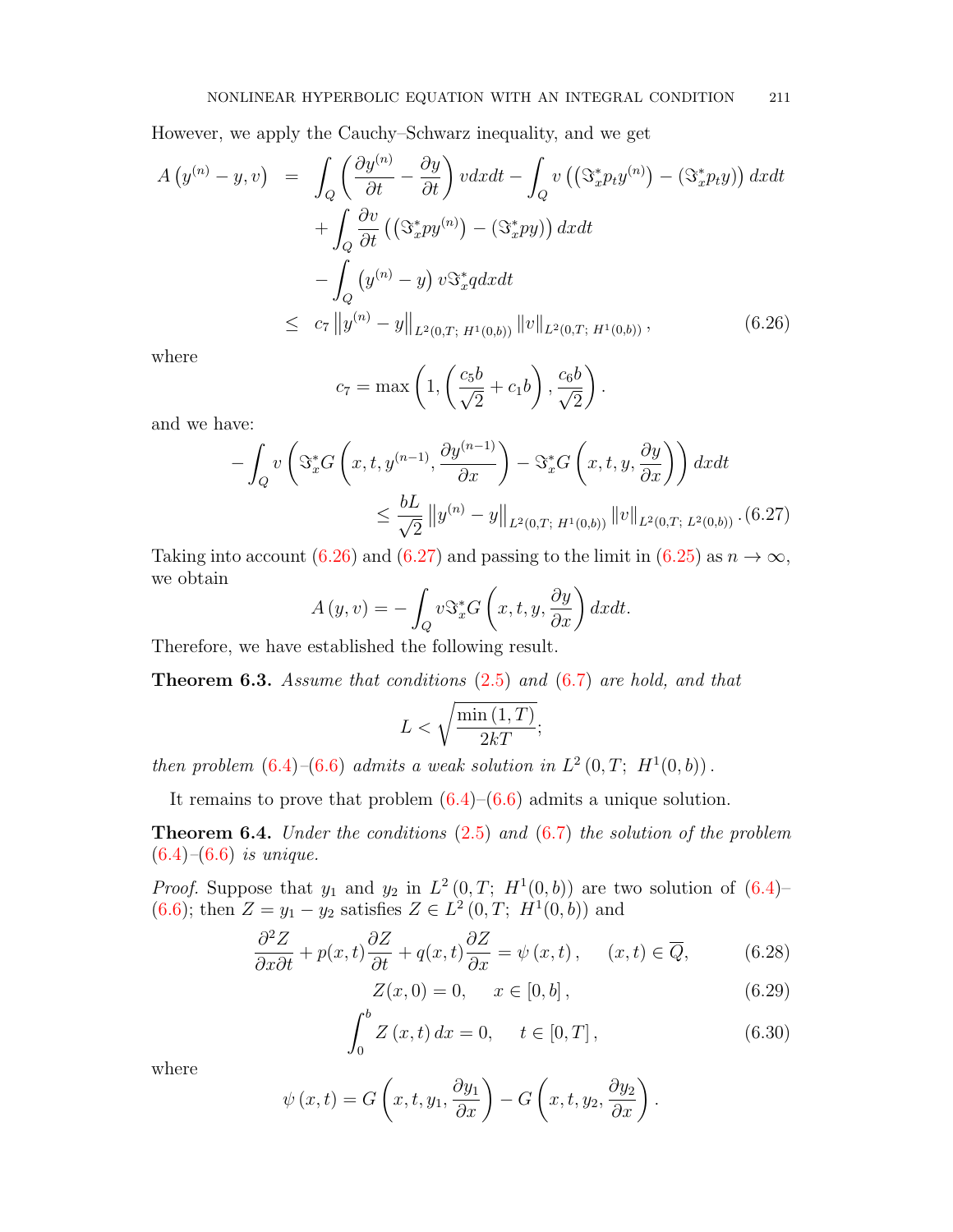Taking the inner product in  $L^2(0,T; L^2(0,b))$  of equation  $(6.28)$  and  $\Im^*_x Z_t$  and following the same procedure done in establishing the proof of Lemma [6.2,](#page-10-4) we get

<span id="page-14-15"></span>
$$
||Z||_{L^{2}(0,T; H^{1}(0,b))} \leq \widetilde{K} ||Z||_{L^{2}(0,T; H^{1}(0,b))},
$$
\n(6.31)

where  $\widetilde{K}$  is the same constant of Lemma [6.2.](#page-10-4)

Since  $\widetilde{K} < 1$ , then from [\(6.31\)](#page-14-15) that

$$
\left(1 - \widetilde{K}\right) \|Z\|_{L^2(0,T; H^1(0,b))} \le 0,
$$

from which we conclude that  $y_1 = y_2$  in  $L^2(0,T; H^1(0,b))$ .

*Remark* 6.5. Since w is a strong solution of the linear problem  $(6.1)$ – $(6.3)$ , and  $y = u - w$  is a weak solution of the non-linear problem  $(6.4)$ – $(6.6)$ . Then  $u \in$  $L^2(0,T; H^1(0,b))$  is a weak solution of the main nonlinear problem  $(2.1)$ – $(2.3)$ .

#### **REFERENCES**

- <span id="page-14-7"></span>1. N.E. Benouar, N.I. Yurchuk, Mixed problem with an integral condition for parabolic equations with the Bessel operator, Differents. Uravn. 27 (1991), 2094–2098.
- <span id="page-14-8"></span>2. A. Bouziani, Mixed problem for certain non-classical equations with a small parameter, Bull. Cl. Sci., VI. Sr., Acad. R. Belg. 5 (1994), no. 7-12, 389–400.
- <span id="page-14-9"></span>3. A. Bouziani, Mixed problem with integral conditions for a certain parabolic equation, J. Appl. Math. Stoch. Anal. 9 (1996), no. 3, 323–330.
- <span id="page-14-10"></span>4. A. Bouziani, Strong solution for a mixed problem with nonlocal condition for certain pluriparabolic equations, Hiroshima Math. J. 27 (1997), no. 3, 373–390.
- <span id="page-14-11"></span>5. A. Bouziani, N.E. Benouar, *Problème mixte avec conditions intégrales pour une classe* d'équations paraboliques, Comptes rendus de l'Acadmie des sciences. Srie 1, Mathmatique, 321 (1995), 1177–1182.
- <span id="page-14-12"></span>6. A. Bouziani, N.E. Benouar, Problèmes aux limites pour use classe d'équations de type non classique pour use structure pluri-dimensionnelle, Bull. Polish Acad. Sciences-Mathematics 43 (1995), no. 4, 317–328.
- <span id="page-14-13"></span>7. A. Bouziani, N.E. Benouar, Mixed problem with integral conditions for a third order parabolic equation, Kobe J. Math. 15 (1998), no. 1, 47–58.
- <span id="page-14-14"></span>8. B. Cahlon, D.M. Kulkarni, P. Shi, Stepwise stability for the heat equation with a nonlocal constraint, SIAM J. Nurmer. Anal. 32 (1995), no. 2, 571–593.
- <span id="page-14-3"></span>9. J.R. Cannon, The solution of the heat equation subject to the specification of energy, Quart. Appl. Math. 21 (1963), 155–160.
- <span id="page-14-6"></span>10. J.R. Cannon, S. Pérez Esteva, J. van der Hoek, A Galerkin procedure for the diffusion equation subject to the specification of mass, SIAM J., Numer. Anal.  $24$  (1987), no. 3, 499–515.
- <span id="page-14-4"></span>11. J.R. Cannon, J. van der Hoek, The existence and the continuous dependence for the solution of the heat equation subject to the specification of energy, Boll. Un. Math. Ital. Suppl. 1 (1981), 253–282.
- <span id="page-14-5"></span>12. J.R. Cannon, J. van der Hoek, An implicit finite difference scheme for the diffusion of mass in a portion of the domain, Numer. Solutions of PDEs (ed. by J. Noye), North-Holland, Amsterdam-New York, (1982), 527–539.
- <span id="page-14-2"></span>13. S. Chen, D. Li, Supersonic flow past a symmetrically curved cone, Indiana Univ. Math. J. 49 (2000), no. 4, 1411–1435.
- <span id="page-14-1"></span>14. T.-Y. Cheung, Three nonlinear initial value problems of the hyperbolic type, SIAM J. Numer. Anal. 14, no. 3, 1977, 484–491.
- <span id="page-14-0"></span>15. R.A. Frish, B.R. Cheo, On a bounded one dimensional Poisson-Vlasov System. SIAM J. Appl. Math. 24,1973, 362–368.